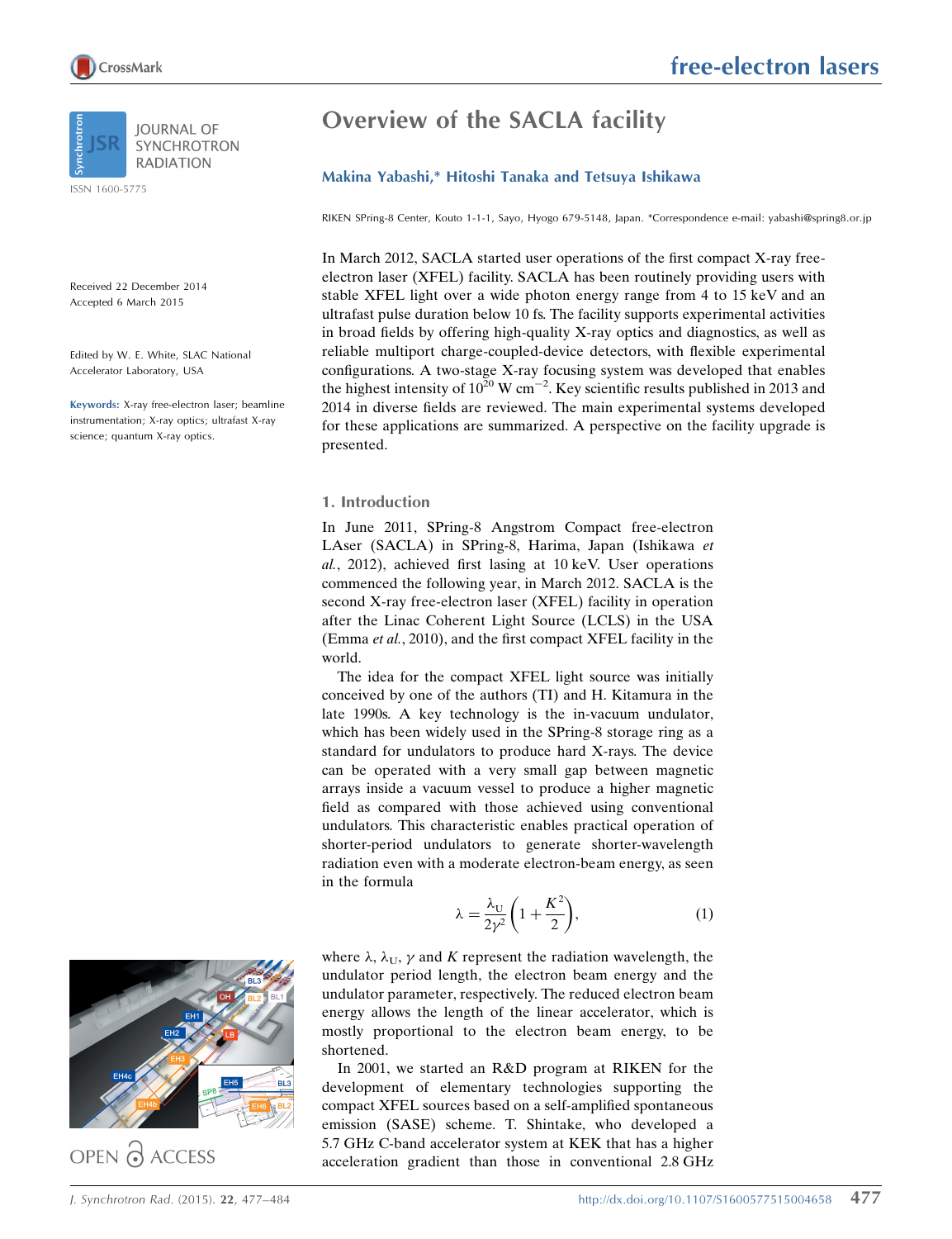S-band systems, joined the team seeking to utilize the C-band system to achieve a more compact XFEL source, as well as to develop a unique injector system. The injector system is based on a classical thermionic electron gun followed by a velocity bunching system to generate a low-emittance, short-bunch and high-density electron beam.

Following R&D on key components, we constructed a prototype free-electron laser (FEL) working in the extreme ultra-violet (EUV) region in 2005 to confirm the feasibility of the compact XFEL system. This machine, named the SCSS test accelerator (SCSS), had an electron-beam energy of 250 MeV. After an intensive commissioning period led by one of the authors (HT), we observed first lasing with the SASE scheme at  $\lambda = 49$  nm in 2006 (Shintake *et al.*, 2008). The SCSS was utilized for basic R&D of the accelerator and beamline systems, studies on HHG seeding (Lambert et al., 2008; Togashi et al., 2011), and photon science using an EUV-FEL light, in close collaboration with a number of research groups (Yabashi et al., 2013). After completing these critical tasks, the SCSS was decommissioned in 2013.

In parallel to these accelerator studies, we performed R&D on X-ray optics to fully utilize coherent X-rays from an XFEL light source (Yabashi et al., 2014). For this purpose, we exploited two unique X-ray beamlines at SPring-8: a 1 km beamline BL29XU (Ishikawa et al., 2001) and a 25 m undulator beamline 19LXU (Hara et al., 2002). Using these beamlines, we successfully developed high-quality optics for coherent X-ray applications, including ultraprecise reflective mirrors (Yamauchi, 2015), speckle-free Be windows and diamond thin films (Goto et al., 2007), a dispersive X-ray spectrometer (Yabashi et al., 2006), thin Bragg crystals (Osaka et al., 2013; Feng et al., 2012) and a transmissive beam monitor (Tono et al., 2011). In particular, we significantly improved the quality of the mirrors in close collaboration with Osaka University, based on elastic emission machining (EEM) technology (Yamauchi et al., 2002) and precise metrologies, as described by Yamauchi (2015).

Following these achievements, the Japanese government approved the project for constructing the compact XFEL facility, later named SACLA, as one of the key national technologies in 2006. The facility would have a total length of 700 m. N. Kumagai, who led the construction project of the SPring-8 storage ring, was appointed to lead the accelerator construction of SACLA. Construction progressed smoothly to completion in March 2011. We also completed construction of the SACLA–SPring-8 experimental facility in 2012, which provides a unique opportunity for simultaneous utilization of XFEL with synchrotron radiation.

We started fine-tuning of SACLA in April 2011. To achieve lasing, one needs to satisfy a sufficient overlap of the electron beam with the photon beam in the undulators over 100 m with an extreme accuracy of microradians. For this purpose, we developed a unique method for 'photon-based alignment' (Tanaka et al., 2012). Here, the spontaneous emission of X-rays from each undulator segment was introduced to the double-crystal monochromator (DCM) and imaged on a multiport charge coupled device (MPCCD) detector (Kameshima *et al.*, 2014), which was later replaced by a phosphorcoupled multichannel plate (MCP), installed in the photon beamline (Tono et al., 2013). Monitoring of the central cone of the X-ray beam allowed us to determine the electron beam trajectory with a sufficient precision. The synergetic use of the accelerator and beamline, though they have generally been operated independently in conventional synchrotron light sources, enabled us to accomplish the first X-ray lasing at a wavelength of 0.12 nm in June, only two months after starting the fine-tuning.

In March 2012, we opened operations for international users. The JASRI User Office operated reviews of proposals, similar to SPring-8 (http://sacla.xfel.jp/?p=190&lang=en). We have operated SACLA for more than 3000 h per year for users with a high availability beyond 92% without any significant problems.

To date, we have reported the status of SACLA in several articles. The first report of SACLA's performance was published by Ishikawa et al. (2012), based on characteristics at the initial commissioning phase in 2012. More detailed descriptions of the facility and the beamline are found by Tanaka et al. (2015) and Tono et al. (2013), respectively. Now, user operations at SACLA have become much more steady and robust, and a number of scientific achievements have recently been published. In this article we provide a comprehensive overview of SACLA operating as a user facility. In  $\S2$ we summarize the recent performance of the light source and the beamline, as well as the main experimental infrastructure including optical lasers and detectors. We then review key scientific results published in 2013 and 2014, and the experimental platforms that supported these achievements. Finally, we discuss the facility upgrade to expand capabilities and capacities.

## 2. Performance of the light source and beamline

In this section we summarize the latest status and performance of the light source, beamline optics and diagnostics, synchronized optical lasers, and detectors at SACLA.

During the three years of operation, we have developed a deep understanding of the characteristics of the SACLA light source. First, we found that the brand-new compact accelerator system is capable of producing short-wavelength XFEL light with reasonable stability and reliability. SACLA has produced XFEL light in a wide photon energy range from 4 to 20 keV, and a region between 4 and 15 keV has been routinely utilized for user operations. The typical intensity fluctuation is smaller than 10% root-mean-square (r.m.s.), and the jitter of the central photon energy is sufficiently suppressed compared with the energy bandwidth  $\Delta E/E \simeq 0.5\%$  full width at halfmaximum (FWHM) of the SASE-XFEL light. Second, the variable-gap in-vacuum undulator gives great flexibility in the beam's characteristics. In particular, we can produce twocolour SASE-XFEL light with a large photon-energy separation of over 30% by simply changing the magnetic gaps of the undulators in the downstream location from those in the upstream. Furthermore, we can apply a temporal delay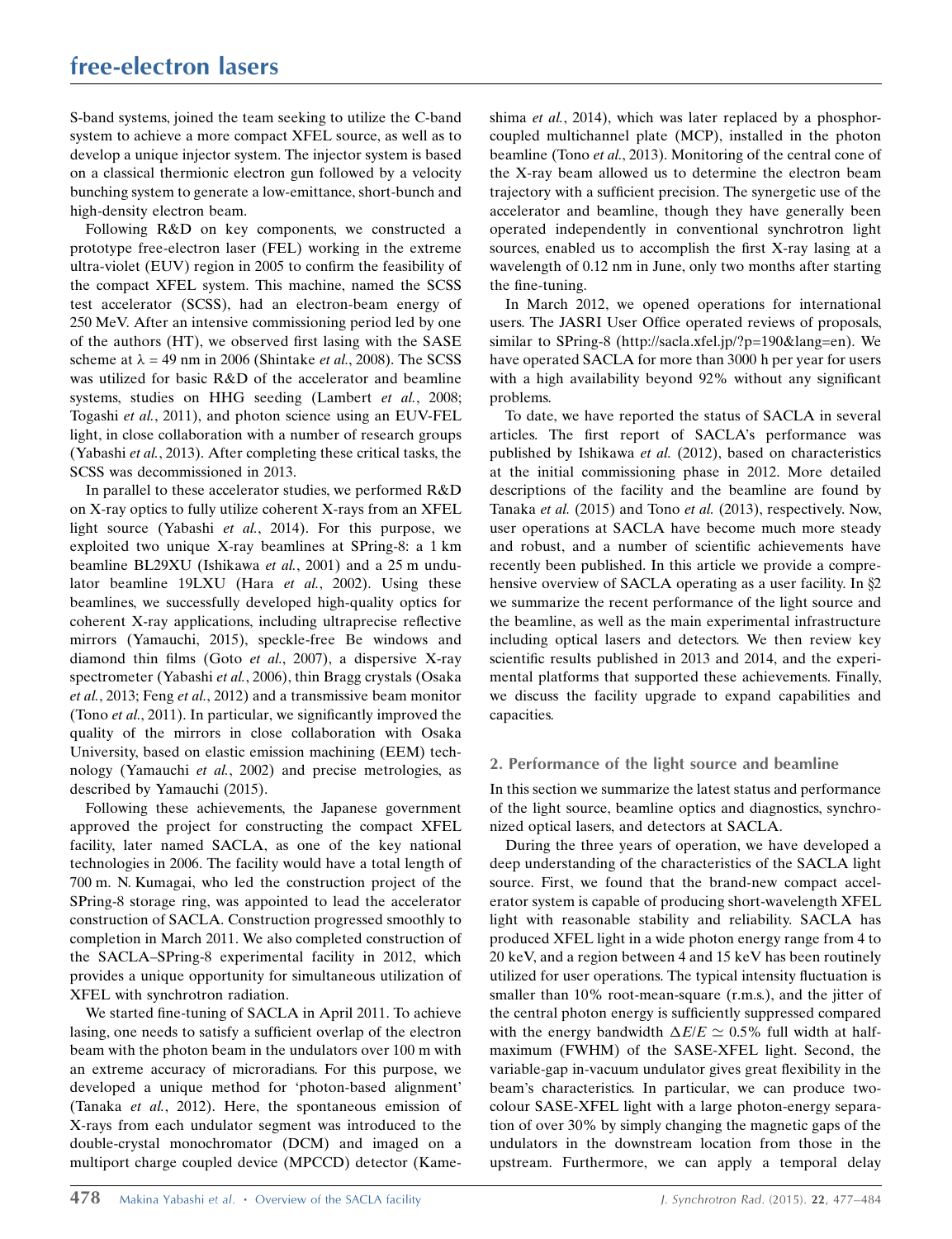Table 1 Typical parameters for the accelerator and BL3 of SACLA, based on Schmüser et al. (2014) with updates.

| $5.1 - 8.5$ GeV         |
|-------------------------|
|                         |
|                         |
| $0.2 - 0.3$ nC          |
| 30 Hz (60 Hz maximum)   |
|                         |
| $\sim$ 0.4 µm           |
| $4.0 - 20 \text{ keV}$  |
| $6 - 60$ GW             |
| $\sim$ 0.5 mJ at 10 keV |
| $2 - 10$ fs             |
|                         |
|                         |
|                         |

between these pulses of up to several tens of femtoseconds with a sub-femtosecond accuracy by using a small chicane in the middle of the undulator row (Hara *et al.*, 2013*a*), originally constructed for self-seeding operation with a thin diamond crystal (Geloni et al., 2011; Amann et al., 2012). Third, the unique injector system that combines a thermionic cathode and a velocity-bunching system generates a brilliant electron beam with a high peak current above 3 kA, which results in ultrafast duration for the XFEL pulse below 10 fs in FWHM during routine operations. Since the maximum pulse energy reaches  $\sim 0.5$  mJ, the peak power exceeds several tens of gigawatts. Typical parameters are summarized in Table 1.

To fully exploit these unique characteristics of XFEL light, one needs to employ high-quality X-ray optics, particularly for suppressing unwanted speckles and wavefront distortions under coherent illumination. For this purpose, we developed reflective mirrors (Mimura et al., 2008; Yamauchi, 2015), the DCM (Ohashi et al., 2013) and Be windows (Goto et al., 2007) using the 1 km beamline of SPring-8, and installed them into the Optics Hutch (OH) of the SACLA beamline as key common optics for all experiments. We found that the beam profiles at the experimental station were mostly clean without noticeable speckles. The high transverse coherence property at the experimental station, which was confirmed by a speckle interferometric measurement reported by Lehmkühler et al. (2014), was exploited to perform coherent diffractive imaging (CDI) measurements (Takahashi et al., 2013; Kimura et al.,  $2014$ ), as introduced in §3.4. Grating interferometry performed by Kayser et al. (2014) revealed that the wavefront of the reflected beam with the DCM was almost ideal, while that with plane mirrors was slightly deformed possibly due to distortion in the mirror mounting. We recently improved the mirror mounting method to reduce the effect.

X-ray focusing optics can further enhance the high intensity of XFEL light. We produced a  $1 \mu m$  focusing spot with a high intensity of  $10^{18}$  W cm<sup>-2</sup> by developing a mirror system in the Kirkpatrick–Baez (KB) geometry (Yumoto et al., 2013). To further increase intensity while maintaining a reasonable working distance, we needed to implement a large numerical aperture (NA), although it was restricted due to the limited distance between the undulator and the experimental station  $(<200 \text{ m})$  with a small divergence ( $\sim$ microradian) of the XFEL light. To overcome this limitation, we developed a twostage focusing system (Mimura et al., 2014). Here, the first set of the KB system was utilized to enlarge the angular divergence, while the second set, with a distance of  $\sim$  70 m from the first one, installed in the experimental hutch EH5 of the SACLA–SPring-8 Experimental Facility, was used to produce a tightly focused spot. Measurements revealed that the spot size was as small as 50 nm, which corresponds to an extreme intensity of  $\sim 10^{20}$  W cm<sup>-2</sup>. Intense XFEL pulses with these devices have enabled advanced experiments of quantum X-ray optics (Shwartz et al., 2014; Tamasaku et al., 2014; Yoneda et al., 2014), atom, molecular and optical science (AMO) (Fukuzawa et al., 2013; Tamasaku et al., 2013), and elementary particle physics (Inada et al., 2014), as described in  $§$ 3.1. We also applied the 1 µm focused beam for conducting systematic studies on X-ray damage for optical materials including metal coating (Koyama et al., 2013). Since these studies are critically important for designing XFEL beamlines, we organized an international collaboration team among the XFEL facilities, which produced beneficial results (Aquila et al., 2013).

In 2013, we installed a diamond phase retarder to control the polarization of XFEL light in the photon energy range 5–20 keV (Suzuki et al., 2014). We were able to convert the horizontal polarization of the monochromatic XFEL beam into vertical or circular polarization of either helicity by adjusting the angular offset of the diamond crystal from the exact Bragg condition, in a similar manner as at beamlines at synchrotron radiation facilities.

Reliable machine operation and experimental data analysis are supported by the non-destructive online diagnostic system for pulse energy, beam profile and wavelength (Tono et al., 2013). Furthermore, some destructive diagnostics are useful for advanced characterization of beam properties. Absolute pulse energies were precisely calibrated using a calorimeter and a gas-monitor detector in collaboration with DESY, PTB and AIST (Kato et al., 2012). For measuring the XFEL spectrum in a single shot, we developed a dispersive spectrometer that combines an elliptical mirror to increase the beam divergence, a flat silicon crystal to analyse the spectrum, and an MPCCD to detect the spectrum as a single-shot image (Yabashi et al., 2006; Inubushi et al., 2012). We achieved an excellent resolution of  $\Delta E = 14$  meV at 10 keV by using a high-order diffraction index for the distortion-free silicon analyser, which was applied to estimate the ultrafast pulse duration of XFEL light by measuring spike profiles in the SASE-XFEL spectra and comparing the results with an FEL simulation code, SIMPLEX (Tanaka, 2004).

A synchronized optical laser is essential for conducting time-resolved studies with a pump and probe scheme combined with XFEL pulses. We installed a Ti:sapphire (Ti:S) laser system in a laser booth in the SACLA Experimental Hall, and transported optical laser beams to every experimental station. The basic specification is given by Tono et al. (2013), while we recently added an amplifier to boost the pulse energy up to  $\sim$  15 mJ at a wavelength of 800 nm and a repetition rate of 60 Hz. The time resolution in pump and probe experiments is currently limited by the arrival timing jitter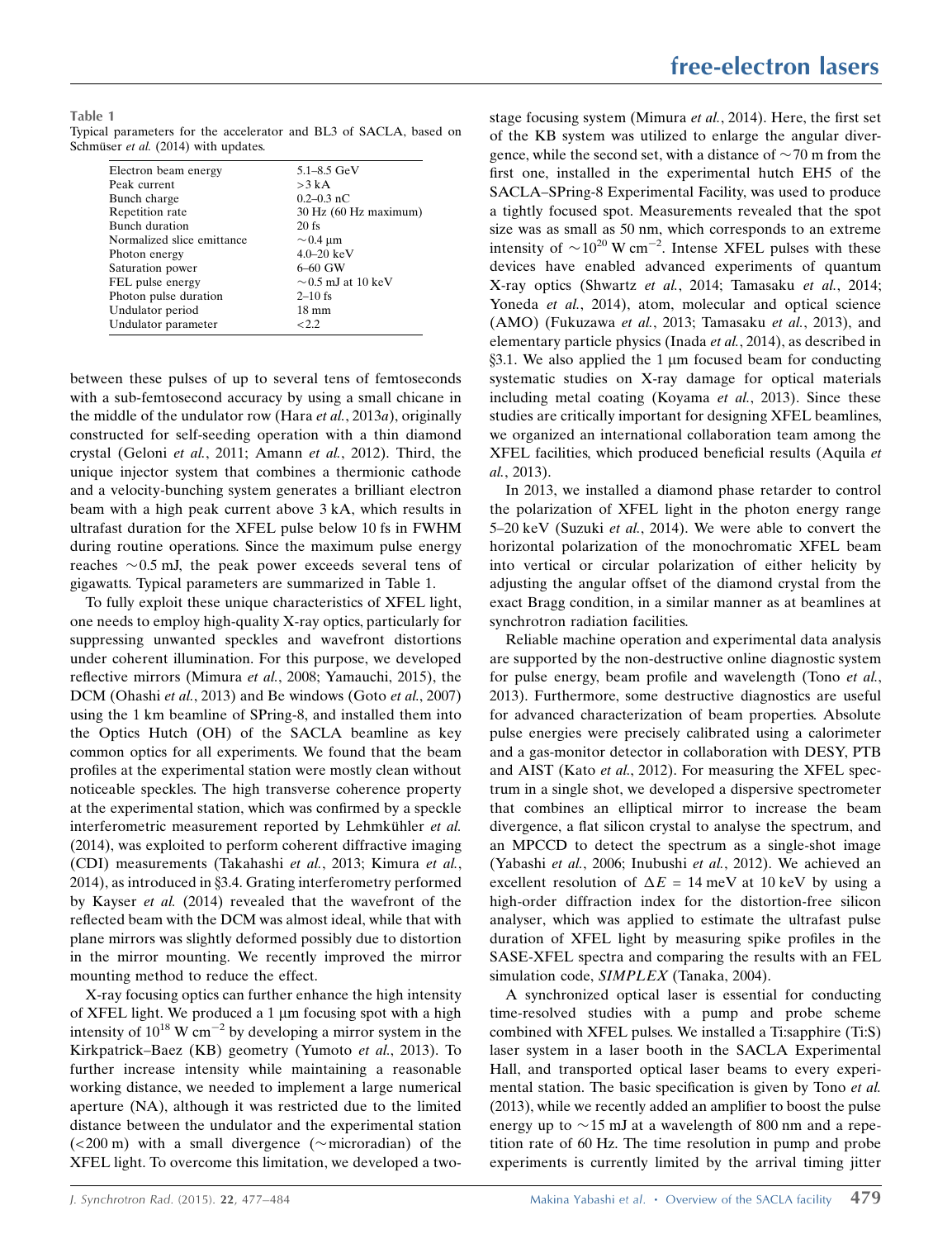# free-electron lasers

between XFEL and optical laser pulses. To reduce this ambiguity, an arrival timing diagnostics is critically important. LCLS successfully developed such monitors that detect the change of laser transmissivity in a thin film excited with X-rays (Harmand et al., 2013). However, further reduction of X-ray pulse energy for the excitation is required for applying to SACLA, where the pulse energy is limited to sub-millijoules with a shorter wavelength option. For this purpose, we developed a scheme employing a focusing mirror to generate an intense line-focused X-ray profile, which is compatible with a spatial decoding geometry. This scheme enabled us to measure the timing with small pulse energy of  $12 \mu J$  at a photon energy of 12 keV, and to evaluate a typical timing jitter at SACLA to be 100–200 fs r.m.s. (Sato et al., 2015). Based on this study, we have developed a dedicated system that can operate during user experiments, as described in  $§4$ . Note that the jitter value above was consistent with those evaluated with an independent measurement based on the THz-streaking technique performed by Juranic<sup> $et$  al. (2014), which was the</sup> first demonstration of the streaking method for hard X-rays.

The combination of an XFEL light source and high-power lasers is promising for the development of high-energy-density science. Osaka University and RIKEN constructed a HERMES (High Energy density Revolution of Matter in Extreme States) system in the SACLA–SPring-8 Experimental Facility. Details are given by Kodama et al. (2015).

Two-dimensional detectors are critically important for exploring the full potential of XFEL light sources. At SACLA, we developed the MPCCD detectors. Based on a robust CCD technology, we were able to achieve high dynamic range, good linearity and low noise to distinguish single X-ray photons. To compensate for the relatively slow readout of the CCD arrays, we placed eight readout ports at each sensor and achieved a high frame rate of 60 Hz, which is compatible with the repetition rate of the SACLA accelerator. We constructed several variants of the camera, including a short-working-distance octal-sensor MPCCD detector (SWD-MPCCD) that covers a wide scattering angle over  $\pm 45^{\circ}$  utilized in the DAPHNIS (diverse application platform for hard X-ray diffraction in SACLA) system (Tono et al., 2015). Details of the MPCCD are given by Kameshima et al. (2014). We also built a data acquisition (DAQ) system to capture, analyse and store the large volume of data from the detectors, which is necessary for performing experiments efficiently and effectively, as shown by Joti et al. (2015).

## 3. Scientific achievements with key experimental systems

Initial scientific results from SACLA appeared at the beginning of 2013. Since then, a number of papers in diverse fields have been published. In this section we review scientific achievements reported in 2013 and 2014 in the field of quantum X-ray optics, AMO science, elementary particle physics, ultrafast chemistry and structural biology. We then present research output with the CDI technique. We also describe the status of the key experimental systems developed

for these applications. We note that the latest publication list can be found at http://xfel.riken.jp/eng/research/indexnne. html.

#### 3.1. Quantum X-ray optics, AMO science and elementary particle physics

One of the notable capabilities of SACLA is the ability to produce ultrahigh-intense X-ray pulses with the help of stateof-the-art X-ray focusing optics. This characteristic is highly useful for developing experimental investigations of quantum X-ray optics, which treats unique interactions between highly degenerated X-ray quanta with matter. Also, observation of the exotic states of atoms and molecules provides new insights into AMO science. In addition to their scientific interest, they provide firm bases for the structural determination of biological samples and nano-scale materials using intense XFEL pulses. Furthermore, the results will lead to the development of novel X-ray optical devices that can control and characterize XFEL light, such as attosecond X-ray shutters, X-ray waveguides and intensity/pulse-duration monitors.

Ueda and co-workers utilized intense X-ray pulses of  $10^{18}$  W cm<sup>-2</sup> with the 1 µm focusing system to accomplish deep inner-shell multiphoton ionization of xenon atoms. They observed highly charged ions with a charge state up to  $+26$ using an ion time-of-flight (TOF) spectrometer (Fukuzawa et al., 2013). Tamasaku et al. (2013) observed the generation of a hollow atom of Kr, which has double core holes in the  $K$ -shell, by detecting  $K^h_{\alpha}$  fluorescence signals with photon energies slightly higher than those of the normal  $K_{\alpha}$  emissions. Here, a single core hole Kr atom created by X-ray absorption was further ionized by a succeeding X-ray photon before the atom decays to the ground state. Since the decay time is as fast as 170 as, this observation is direct proof of the high intensity of the focused XFEL pulses. As an interesting nonlinear X-ray phenomenon, Shwartz et al. (2014) reported observation of the second-harmonic generation (SHG) for 7.3 keV photons by using focused monochromatic XFEL pulses. The periodic nature of the electron density in a diamond crystal was utilized to satisfy a phase-matching condition, which helped with the observation of the nonlinear phenomenon with a moderate X-ray intensity of  $\sim 10^{16}$  W cm<sup>-2</sup>.

A further increase of X-ray intensity enhances the capability to investigate various nonlinear X-ray effects. For this purpose, the two-stage 50 nm focusing system for producing an ultrahigh intensity of  $10^{20}$  W cm<sup>-2</sup> was utilized. Yoneda et al. (2014) observed an increase in the transmissivity of 7.1 keV X-rays by an order of magnitude for a  $20 \mu m$  iron foil. This is the first observation of saturable absorption of hard X-rays, which originated from the depletion of atoms in the ground state after photoionization of the K-shell electrons. The wavefront of the transmitted X-ray beam was modulated with an intensity-dependent complex refractive index. Tamasaku et al. (2014) demonstrated two-photon absorption of 5.6 keV X-rays, which is the first observation of the third-order nonlinear effect of X-rays, at the Ge  $K$ -edge (11.1 keV) by detecting the Ge  $K_{\alpha}$  emissions.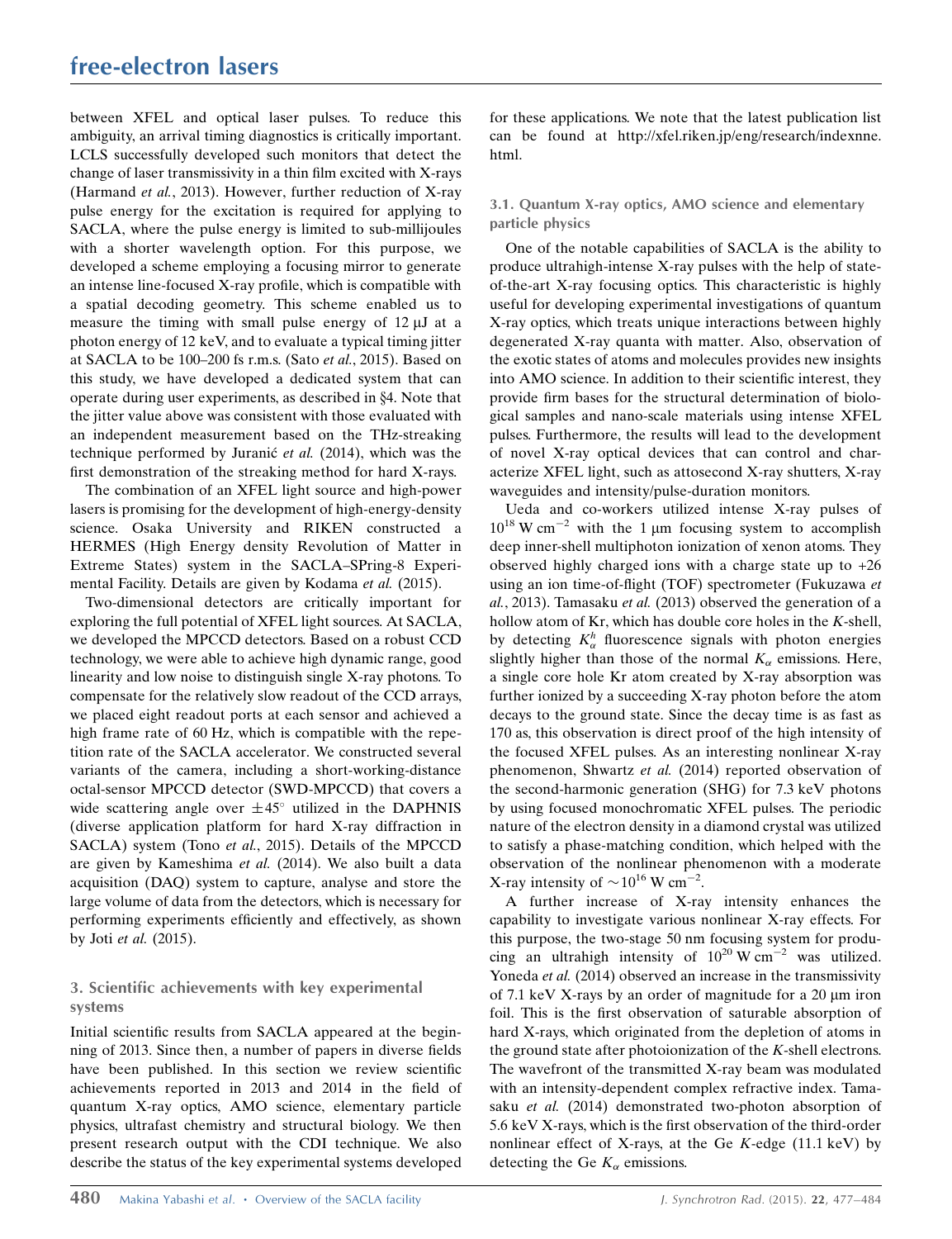Intense XFEL pulses from SACLA can reveal nonlinear interactions with not only materials but also with vacuum. Quantum electrodynamics (QED) predicts the existence of photon–photon  $(\gamma-\gamma)$  scattering processes as a nonlinear effect of vacuums. An advantage of short-wavelength X-rays is a higher cross section of  $\gamma-\gamma$  scattering, which is proportional to the sixth power of the photon energy. The cross section for 6.5 keV X-rays becomes 23 orders of magnitude larger than that for 1 eV visible light. Asai and co-workers first attempted a direct search for  $\gamma-\gamma$  scattering in the X-ray region (Inada *et* al., 2014). To achieve collision between dual X-ray beams, a beam-splitter optics based on an X-ray interferometric technique was developed. Even though no events were observed in the signal region (18.1–19.9 keV), the cross section of  $\gamma-\gamma$ scattering was determined to be smaller than  $1.7 \times 10^{-24}$  m<sup>2</sup> at a 95% confidence level. Further improvement of monochromaticity, as well as enhancement of the intensity, will enable us to improve the detection limit by several orders of magnitudes and to approach a prediction of QED.

#### 3.2. Ultrafast chemistry

Ultrafast chemistry is one of the most promising fields developed with XFELs. By probing X-ray absorption, emission, scattering and diffraction signals, one can investigate the ultrafast changes of electronic states and structures in molecular systems stimulated by external optical pumps. SACLA offers an ultrafast pulse duration, high stability and shortwavelength capability below  $1 \text{ Å}$ , which provides an excellent opportunity for conducting these experiments with high accuracy. As an initiative in this field, we have developed a new method for femtosecond X-ray absorption spectroscopy.

Since SASE-XFEL light has a finite bandwidth of the order of  $\Delta E/E \simeq 10^{-3}$ , one can design X-ray absorption spectroscopy in a dispersive geometry so as to detect the whole spectrum in a single shot (Yabashi et al., 2006; Inubushi et al., 2012). This scheme is much more efficient and robust compared with the wavelength-scanning method. However, the stochastic nature of SASE-XFEL pulses results in shot-toshot changes in the spectrum, which significantly degrades the data quality with a conventional dispersive geometry. To address this problem, we developed a new scheme that combines a dispersive X-ray spectrometer with a transmission grating to generate multiple branches. We inserted a sample in the  $1<sup>st</sup>$  order branch, while we utilized the  $-1<sup>st</sup>$  order branch for normalization of the spectrum. Following confirmation of the feasibility of using a static Zn foil (Katayama et al., 2013), we conducted time-resolved measurements for a liquid beam of aqueous ammonium iron(III) oxalate solution excited with a 400 nm femtosecond laser in collaboration with Kyoto University and Tokyo University of Agricultural and Technology (Obara et al., 2014). We successfully detected a small change in the absorbance induced by the pump of the order of  $10^{-3}$ . The photoexcited iron complex showed a red shift for the iron K-edge in an ultrafast time constant of 260 fs. Although the time resolution in this study was limited by the arrival timing jitter between the XFEL and the optical laser

pulses, it will be improved by introducing an arrival timing monitor, as shown in  $\S$ 2 and  $\S$ 4.

Recently, Ihee, Adachi and co-workers reported a timeresolved wide-angle scattering (WAXS) experiment for investigating bond-making dynamics in solution (Kim et al., 2015). They first succeeded in providing direct visualization of the bond formation process in a gold trimer complex  $[Au(CN)_2]_3$  after photoexcitation in sub-picosecond and subangstrom resolutions.

#### 3.3. Structural biology

The unique characteristics of XFEL light are particularly useful for developments of structural biology. The capability of single-shot detection of diffraction signals using a femtosecond X-ray pulse enables one to obtain intrinsic structures that are free from structural damage caused by the radicals and reactants produced at X-ray irradiation. One can analyse the structures of micro- or nano-sized protein crystals in physiological conditions. Furthermore, the combination of a pump–probe technique enables investigations of the intermediate states of molecules during ultrafast reactions at an atomic resolution.

At SACLA, the first experiment in this field was performed in 2012 by an international collaboration team, which successfully detected weak anomalous signals from sulfur atoms naturally included in a protein (Barends et al., 2013). This study employed a serial femtosecond crystallography (SFX) scheme (Boutet et al., 2012) using an experimental chamber developed by Tohoku University and Kyoto University, modelled after a CAMP chamber (Strüder et al., 2010). Recently, we developed an original experimental platform, DAPHNIS, for SFX experiments (Tono et al., 2015). DAPHNIS is composed of a compact sample chamber, sample injectors and a SWD-MPCCD detector. The sample chamber is filled with helium, instead of vacuum for the MAXIC or the CAMP, which substantially facilitates operation of sample injectors while precisely controlling temperature and humidity. We are able to attach various types of sample injectors, including a grease-carrier injector recently developed by Sugahara et al. (2015) for efficient sample delivery. The detector with a large-diameter Be window was completely separated from the chamber so as to avoid contamination by samples or damage resulting from the optical pump lasers. DAPHNIS is thus applicable to perform WAXS measurements combined with the pump–probe technique.

As an alternative scheme, a conventional diffractometer system utilized at SPring-8 was introduced at SACLA for performing damage-free structural analysis on large-sized crystals. To measure diffraction signals from a fresh part, the sample is translated by using stages in each shot. Ago *et al.* confirmed the feasibility of this scheme by performing structural analysis of bovine cytochrome c oxidase, a large (420 kDa) highly radiation-sensitive membrane protein with a resolution of 1.9 Å (Hirata et al., 2014). Furthermore, Shen et al. recently applied this system to reveal the intrinsic structure of photosystem II (PS-II) at an excellent resolution of 1.95  $\AA$ (Suga et al., 2014).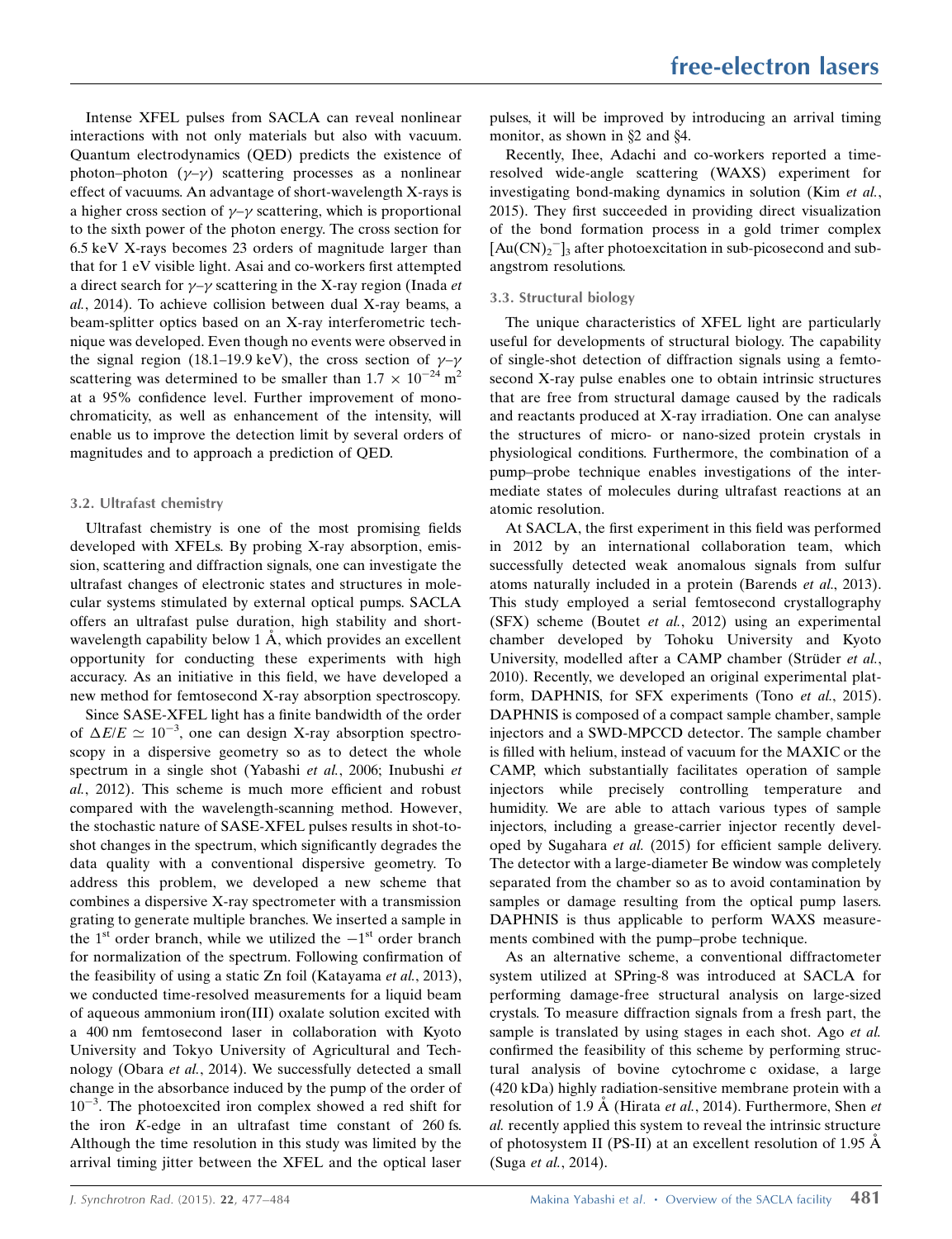#### 3.4. Coherent diffractive imaging

SACLA's excellent transverse coherence with high brilliance is useful for performing CDI experiments for nonperiodic nano-sized particles. Two experimental chambers with vacuum compatibility have been constructed at SACLA. One is a multiple-application X-ray imaging (MAXIC) chamber (Song et al., 2014). Here we designed the chamber for versatile purposes. The other is a KOTOBUKI-I chamber that can accommodate a cryogenic sample environment, developed by Keio University (Nakasako et al., 2013). In both cases, most samples are mounted on a thin membrane or confined in a special container (Kimura et al., 2014), and translated using stages to avoid the exposures of multiple shots. This sample delivery system is different from those for SFX where liquid injectors are fully employed (see  $\S$ 3.3), because parasitic X-ray scattering from the liquid jet, which increases the background especially in a small-angle region, is not appropriate for CDI analysis. For detectors, one can combine an octal-sensor MPCCD detector for covering a wide-angle region and a dualsensor MPCCD for a small-angle region set in tandem. The  $1 \mu m$  focusing system is utilized for increasing the intensity at the sample. A typical spatial resolution under the present experimental conditions is a few tens of nanometres for biological samples, while it is improved to several nanometres for inorganic samples composed of heavy elements.

Takahashi et al. (2013) measured coherent diffraction patterns for Au/Ag nano-boxes and Ag nano-cubes with sizes of  $\sim$ 150 nm, and reconstructed two-dimensional projections of electron density with sub-10 nm resolution from single-shot images. This enabled statistical analysis of particle sizes, external shapes and internal structures from a large number



Figure 1

A schematic view of the SACLA experimental hall. EH1 (advanced diagnostics),  $EH2$  (unfocused),  $EH4c$  (1  $\mu$ m focusing) and  $EH5$  are attributed to BL3, while EH3  $(1 \mu m)$  focusing), EH4b (SAXS detectors) and EH6 are dedicated to BL2. Femtosecond optical lasers are independently delivered from the laser booth (LB) to BL3 (EH1, EH2, EH4c) and BL2 (EH3). The inset shows a schematic of the SACLA– SPring-8 Experimental Facility, which is equipped with the high-power laser facility HERMES.

of samples. Miao et al. reconstructed the three-dimensional structure of gold nanocrystals based on the highly symmetric nature of the samples (Xu *et al.*, 2014).

For biological targets, Nishino et al. reconstructed wholecell images of M. lacticum in a living state, contained in a micro-liquid enclosure without any stains, with a full-period spatial resolution of  $\sim$ 37 nm (Kimura *et al.*, 2014). They observed a high electron density region inside the cell, which possibly related to condensation of the DNA molecules. Song et al. analysed the nanostructure formation of RNA interference (RNAi) microsponges by combining single-shot imaging at SACLA and tomographic correlative measurements at SPring-8 (Gallagher-Jones et al., 2014). They found that the RNAi microsponges contain high electron density cores, which provides useful information for designing a system for efficient drug delivery.

In the Bragg diffraction geometry, Newton et al. (2014) performed a time-resolved CDI measurement for a single vanadium dioxide nanocrystal mounted on a diffractometer. Structural changes induced by 800 nm laser irradiation were traced at a picosecond temporal resolution.

#### 4. Perspective on facility upgrade

The SACLA facility has the capability of operating five beamlines simultaneously with independent undulators. At the inauguration in 2012, we started with two beamlines: BL3 for hard X-ray FEL and BL1 for wide-range spontaneous emissions. Since then, experiments in broad fields have been conducted at BL3. These diverse studies become possible due to the flexible design of the experimental stations, which are equipped with only selected beamline components while providing a lot of space for introducing various devices, rather than setting dedicated instruments for specific applications, to address the requirement in the initial start-up phase.

Although results from experiments are substantial, the limited availability of beam time, a common concern for the world's XFEL activities, has become an increasingly serious problem. To address this issue, we started construction of a new beamline BL2 in 2013 as the second hard X-ray FEL beamline at SACLA. The undulator specification, as well as the beamline configuration in the OH, are basically the same as those for BL3.

Fig. 1 shows a schematic of the SACLA experimental hall with a revised beamline configuration in the autumn of 2014. The former EH4 was divided into two hutches, EH4b and EH4c, and we assigned EH3 and EH4c for BL2. The main instrument is installed in EH3 that is equipped with an improved version of the  $1 \mu m$  focusing system. For the new focusing system, we employ Rh-coated mirrors with increased lengths from 400 mm to 600 mm. We can choose the mirror incident angles of either  $\sim$ 3.7 mrad or  $\sim$ 2.0 mrad by translating the mirrors to be operated. In EH4b, one can set up detectors for measuring small-angle X-ray signals, if required. Femtosecond optical lasers, which are similar to those utilized at BL3, are available. At BL2, we plan to fully exploit experimental platforms, for example the DAPHNIS platform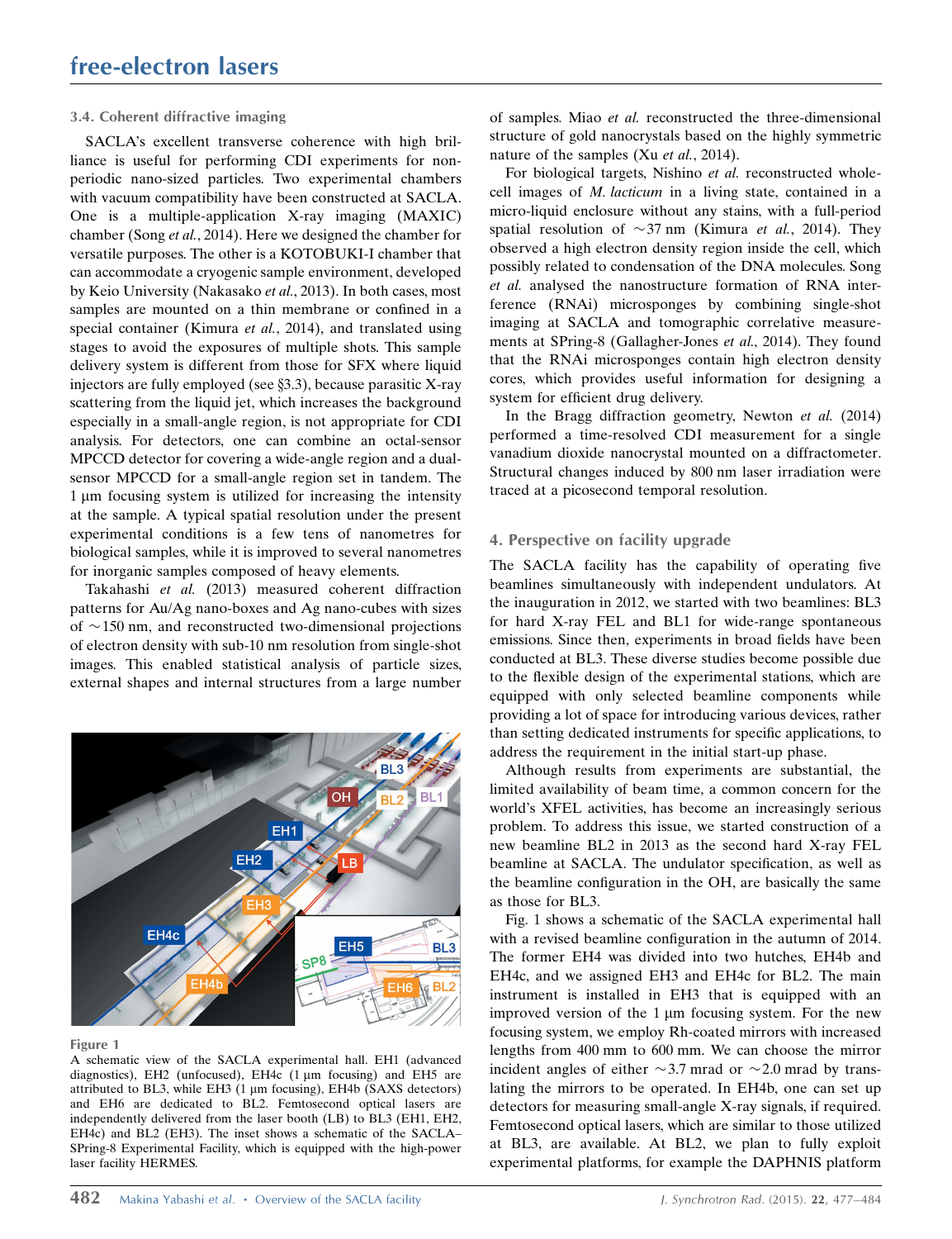for SFX and a MAXIC system for CDI, as introduced in  $\S$ 3. We install these instruments for a relatively long term so as to perform series of experiments without changing the setup. These experimental platforms will improve the efficiency of typical experiments and mitigate the hurdles for performing experiments at SACLA for a broad range of researchers, including industrial users and non-experts of XFEL experiments. Also, we plan to extend BL2 to EH6 in the SACLA– SPring-8 Experimental Facility for conducting high-energydensity science with the HERMES system.

We started the commissioning of BL2 in the autumn of 2014, and observed the first lasing in October. We plan to commence user operations in 2015, which will mean the start of operations for multiple hard X-ray FEL beamlines. A switching magnet located at the upstream of the undulators is used to select the operational beamline to which the electron beam is transported. Since the SACLA accelerator system allows us to change the electron beam energy pulse-to-pulse operated at a repetition rate of 60 Hz, we are able to operate multiple beamlines simultaneously with a single accelerator (Hara et al., 2013b). This expansion of experimental capacities at SACLA will contribute significantly to the development of many fields of science. Furthermore, the on-demand electronbeam delivery system will enable us to employ the SACLA linac for an injector that is compatible with the upgraded ultralow-emittance SPring-8 storage ring that is under planning (Tanaka, 2014).

In contrast to the dedicated experimental setups in BL2, we continue to operate BL3 for advanced experiments in broad fields while maintaining greater flexibility and versatility with enhanced capabilities. In the summer of 2014, we rearranged the configuration of the experimental hutches so as to be compatible with operation of BL2. Currently, EH1, EH2 and EH4c are allocated to BL3, as shown in Fig. 1. In the OH, we replaced the beamline Si mirrors of length  $L = 400$  mm with new ones with  $L = 500$  mm that are partially coated with Rh for enabling optional utilization of the pink beam in a higher photon energy region above 20 keV. We also installed a transmission grating developed by Paul Scherrer Institute into the OH, which enables non-destructive diagnostics of the single-shot spectrum and the arrival timing between the XFEL and optical lasers pulses in combination with a new chamber installed in EH1. We installed the improved  $1 \mu m$  focusing system in EH4c, similar to EH3 of BL2. We observed that the beamline transmissivity of 10 keV XFEL light to samples was improved from  $\sim$  50% to 78% at 10 keV.

In the autumn of 2013, we constructed a self-seeding system in the undulator section of BL3, and observed a seeded signal for 10 keV X-rays. We continue commissioning to provide stable seeded XFEL light for user operation.

Finally, we plan to relocate the decommissioned SCSS accelerator to the SACLA undulator hall. By connecting it to the undulator of BL1, we will be able to operate a FEL light source in the EUV to soft X-ray region. Since the new accelerator (SCSS+) is operated independently of the SACLA main linac, we expect a substantial increase of availability in the softer X-ray region.

#### Acknowledgements

We are grateful to all SACLA/SPring-8 staff who participated in design, construction and operation of the SACLA facility. We thank Dr Kensuke Tono and Dr Takaki Hatsui for their critical reading of the manuscript.

#### References

- Amann, J. et al. (2012). [Nat. Photon.](http://scripts.iucr.org/cgi-bin/cr.cgi?rm=pdfbb&cnor=xj5008&bbid=BB1) 6, 693–698.
- Aquila, A., Ozkan, C., Sobierajski, R., Hájková, V., Burian, T., Chalupsky, J., Juha, L., Störmer, M., Ohashi, H., Koyama, T., Tono, [K., Inubushi, Y., Yabashi, M., Sinn, H., Tschentscher, T., Mancuso,](http://scripts.iucr.org/cgi-bin/cr.cgi?rm=pdfbb&cnor=xj5008&bbid=BB67) [A. P. & Gaudin, J. \(2013\).](http://scripts.iucr.org/cgi-bin/cr.cgi?rm=pdfbb&cnor=xj5008&bbid=BB67) Proc. SPIE, 8777, 87770H.
- [Barends, T. R. M.](http://scripts.iucr.org/cgi-bin/cr.cgi?rm=pdfbb&cnor=xj5008&bbid=BB2) et al. (2013). Acta Cryst. D69, 838–842.
- Boutet, S. et al. (2012). Science, 337[, 362–364.](http://scripts.iucr.org/cgi-bin/cr.cgi?rm=pdfbb&cnor=xj5008&bbid=BB3)
- Emma, P. et al. (2010). [Nat. Photon.](http://scripts.iucr.org/cgi-bin/cr.cgi?rm=pdfbb&cnor=xj5008&bbid=BB4) 4, 641–647.
- [Feng, Y., Zhu, D., Lemke, H., Chollet, M., Fritz, D. M., Robert, A.,](http://scripts.iucr.org/cgi-bin/cr.cgi?rm=pdfbb&cnor=xj5008&bbid=BB5) [Hastings, J. B., Feldkamp, J. M., Cammarata, M., Moeller, S.,](http://scripts.iucr.org/cgi-bin/cr.cgi?rm=pdfbb&cnor=xj5008&bbid=BB5) [Yabashi, M., Tono, K. & Huang, X. \(2012\).](http://scripts.iucr.org/cgi-bin/cr.cgi?rm=pdfbb&cnor=xj5008&bbid=BB5) J. Phys. Conf. Ser. 425, [298–301.](http://scripts.iucr.org/cgi-bin/cr.cgi?rm=pdfbb&cnor=xj5008&bbid=BB5)
- Fukuzawa, H. et al. (2013). [Phys. Rev. Lett.](http://scripts.iucr.org/cgi-bin/cr.cgi?rm=pdfbb&cnor=xj5008&bbid=BB6) 110, 173005.
- [Gallagher-Jones, M., Bessho, Y., Kim, S., Park, J., Kim, S., Nam, D.,](http://scripts.iucr.org/cgi-bin/cr.cgi?rm=pdfbb&cnor=xj5008&bbid=BB7) [Kim, C., Kim, Y., Noh, D. Y., do, Y., Miyashita, O., Tama, F., Joti, Y.,](http://scripts.iucr.org/cgi-bin/cr.cgi?rm=pdfbb&cnor=xj5008&bbid=BB7) [Kameshima, T., Hatsui, T., Tono, K., Kohmura, Y., Yabashi, M.,](http://scripts.iucr.org/cgi-bin/cr.cgi?rm=pdfbb&cnor=xj5008&bbid=BB7) [Hasnain, S. S., Ishikawa, T. & Song, C. \(2014\).](http://scripts.iucr.org/cgi-bin/cr.cgi?rm=pdfbb&cnor=xj5008&bbid=BB7) Nat. Commun. 5, [3798.](http://scripts.iucr.org/cgi-bin/cr.cgi?rm=pdfbb&cnor=xj5008&bbid=BB7)
- [Geloni, G., Kocharyan, V. & Saldin, E. \(2011\).](http://scripts.iucr.org/cgi-bin/cr.cgi?rm=pdfbb&cnor=xj5008&bbid=BB8) J. Mod. Opt. 58, 1391– [1403.](http://scripts.iucr.org/cgi-bin/cr.cgi?rm=pdfbb&cnor=xj5008&bbid=BB8)
- [Goto, S., Takahashi, S., Kudo, T., Yabashi, M., Tamasaku, K., Nishino,](http://scripts.iucr.org/cgi-bin/cr.cgi?rm=pdfbb&cnor=xj5008&bbid=BB9) [Y. & Ishikawa, T. \(2007\).](http://scripts.iucr.org/cgi-bin/cr.cgi?rm=pdfbb&cnor=xj5008&bbid=BB9) Proc. SPIE, 6705, 67050H.
- [Hara, T., Inubushi, Y., Katayama, T., Sato, T., Tanaka, H., Tanaka, T.,](http://scripts.iucr.org/cgi-bin/cr.cgi?rm=pdfbb&cnor=xj5008&bbid=BB10) [Togashi, T., Togawa, K., Tono, K., Yabashi, M. & Ishikawa, T.](http://scripts.iucr.org/cgi-bin/cr.cgi?rm=pdfbb&cnor=xj5008&bbid=BB10) (2013a). [Nat. Commun.](http://scripts.iucr.org/cgi-bin/cr.cgi?rm=pdfbb&cnor=xj5008&bbid=BB10) 4, 2919.
- [Hara, T., Tamasaku, K., Asaka, T., Inagaki, T., Inubushi, Y.,](http://scripts.iucr.org/cgi-bin/cr.cgi?rm=pdfbb&cnor=xj5008&bbid=BB11) [Katayama, T., Kondo, C., Maesaka, H., Matsubara, S., Ohshima,](http://scripts.iucr.org/cgi-bin/cr.cgi?rm=pdfbb&cnor=xj5008&bbid=BB11) [T., Otake, Y., Sakurai, T., Sato, T., Tanaka, H., Togashi, T., Togawa,](http://scripts.iucr.org/cgi-bin/cr.cgi?rm=pdfbb&cnor=xj5008&bbid=BB11) [K., Tono, K., Yabashi, M. & Ishikawa, T. \(2013](http://scripts.iucr.org/cgi-bin/cr.cgi?rm=pdfbb&cnor=xj5008&bbid=BB11)b). Phys. Rev. ST [Accel. Beams](http://scripts.iucr.org/cgi-bin/cr.cgi?rm=pdfbb&cnor=xj5008&bbid=BB11), 16, 080701.
- Hara, T., Yabashi, M., Tanaka, T., Bizen, T., Goto, S., Maréchal, [X.-M., Seike, T., Tamasaku, K., Ishikawa, T. & Kitamura, H. \(2002\).](http://scripts.iucr.org/cgi-bin/cr.cgi?rm=pdfbb&cnor=xj5008&bbid=BB12) [Rev. Sci. Instrum.](http://scripts.iucr.org/cgi-bin/cr.cgi?rm=pdfbb&cnor=xj5008&bbid=BB12) 73, 1125–1128.
- [Harmand, M., Coffee, R., Bionta, M. R., Chollet, M., French, D., Zhu,](http://scripts.iucr.org/cgi-bin/cr.cgi?rm=pdfbb&cnor=xj5008&bbid=BB30) [D., Fritz, D. M., Lemke, H. T., Medvedev, N., Ziaja, B., Toleikis, S. &](http://scripts.iucr.org/cgi-bin/cr.cgi?rm=pdfbb&cnor=xj5008&bbid=BB30) [Cammarata, M. \(2013\).](http://scripts.iucr.org/cgi-bin/cr.cgi?rm=pdfbb&cnor=xj5008&bbid=BB30) Nat. Photon. 7, 215–218.
- Hirata, K. et al. (2014). [Nat. Methods](http://scripts.iucr.org/cgi-bin/cr.cgi?rm=pdfbb&cnor=xj5008&bbid=BB13), 11, 734–736.
- [Inada, T., Yamaji, T., Adachi, S., Namba, T., Asai, S., Kobayashi, T.,](http://scripts.iucr.org/cgi-bin/cr.cgi?rm=pdfbb&cnor=xj5008&bbid=BB14) [Tamasaku, K., Tanaka, Y., Inubushi, Y., Sawada, K., Yabashi, M. &](http://scripts.iucr.org/cgi-bin/cr.cgi?rm=pdfbb&cnor=xj5008&bbid=BB14) [Ishikawa, T. \(2014\).](http://scripts.iucr.org/cgi-bin/cr.cgi?rm=pdfbb&cnor=xj5008&bbid=BB14) Phys. Lett. B, 732, 356–359.
- [Inubushi, Y., Tono, K., Togashi, T., Sato, T., Hatsui, T., Kameshima, T.,](http://scripts.iucr.org/cgi-bin/cr.cgi?rm=pdfbb&cnor=xj5008&bbid=BB15) [Togawa, T., Hara, T., Tanaka, T., Tanaka, H., Ishikawa, T. &](http://scripts.iucr.org/cgi-bin/cr.cgi?rm=pdfbb&cnor=xj5008&bbid=BB15) [Yabashi, M. \(2012\).](http://scripts.iucr.org/cgi-bin/cr.cgi?rm=pdfbb&cnor=xj5008&bbid=BB15) Phys. Rev. Lett. 109, 144801.
- Ishikawa, T. et al. (2012). [Nat. Photon.](http://scripts.iucr.org/cgi-bin/cr.cgi?rm=pdfbb&cnor=xj5008&bbid=BB16) 6, 540–544.
- [Ishikawa, T., Tamasaku, K., Yabashi, M., Goto, S., Tanaka, Y.,](http://scripts.iucr.org/cgi-bin/cr.cgi?rm=pdfbb&cnor=xj5008&bbid=BB17) [Yamazaki, H., Takeshita, K., Kimura, H., Ohashi, H., Matsushita, T.](http://scripts.iucr.org/cgi-bin/cr.cgi?rm=pdfbb&cnor=xj5008&bbid=BB17) [& Ohata, T. \(2001\).](http://scripts.iucr.org/cgi-bin/cr.cgi?rm=pdfbb&cnor=xj5008&bbid=BB17) Proc. SPIE, 4145, 1–10.
- [Joti, Y., Kameshima, T., Yamaga, M., Sugimoto, T., Okada, K., Abe,](http://scripts.iucr.org/cgi-bin/cr.cgi?rm=pdfbb&cnor=xj5008&bbid=BB18) [T., Furukawa, Y., Ohata, T., Tanaka, R., Hatsui, T. & Yabashi, M.](http://scripts.iucr.org/cgi-bin/cr.cgi?rm=pdfbb&cnor=xj5008&bbid=BB18) (2015). [J. Synchrotron Rad.](http://scripts.iucr.org/cgi-bin/cr.cgi?rm=pdfbb&cnor=xj5008&bbid=BB18) 22, 571–576.
- Juranić, P. N., Stepanov, A., Ischebeck, R., Schlott, V., Pradervand, C., Patthey, L., Radović, M., Gorgisyan, I., Rivkin, L., Hauri, C. P., [Monoszlai, B., Ivanov, R., Peier, P., Liu, J., Togashi, T., Owada, S.,](http://scripts.iucr.org/cgi-bin/cr.cgi?rm=pdfbb&cnor=xj5008&bbid=BB19) [Ogawa, K., Katayama, T., Yabashi, M. & Abela, R. \(2014\).](http://scripts.iucr.org/cgi-bin/cr.cgi?rm=pdfbb&cnor=xj5008&bbid=BB19) Opt. Express, 22[, 30004–30012.](http://scripts.iucr.org/cgi-bin/cr.cgi?rm=pdfbb&cnor=xj5008&bbid=BB19)
- [Kameshima, T., Ono, S., Kudo, T., Ozaki, K., Kirihara, Y., Kobayashi,](http://scripts.iucr.org/cgi-bin/cr.cgi?rm=pdfbb&cnor=xj5008&bbid=BB20) [K., Inubushi, Y., Yabashi, M., Horigome, T., Holland, A., Holland,](http://scripts.iucr.org/cgi-bin/cr.cgi?rm=pdfbb&cnor=xj5008&bbid=BB20) [K., Burt, D., Murao, H. & Hatsui, T. \(2014\).](http://scripts.iucr.org/cgi-bin/cr.cgi?rm=pdfbb&cnor=xj5008&bbid=BB20) Rev. Sci. Instrum. 85, [033110.](http://scripts.iucr.org/cgi-bin/cr.cgi?rm=pdfbb&cnor=xj5008&bbid=BB20)